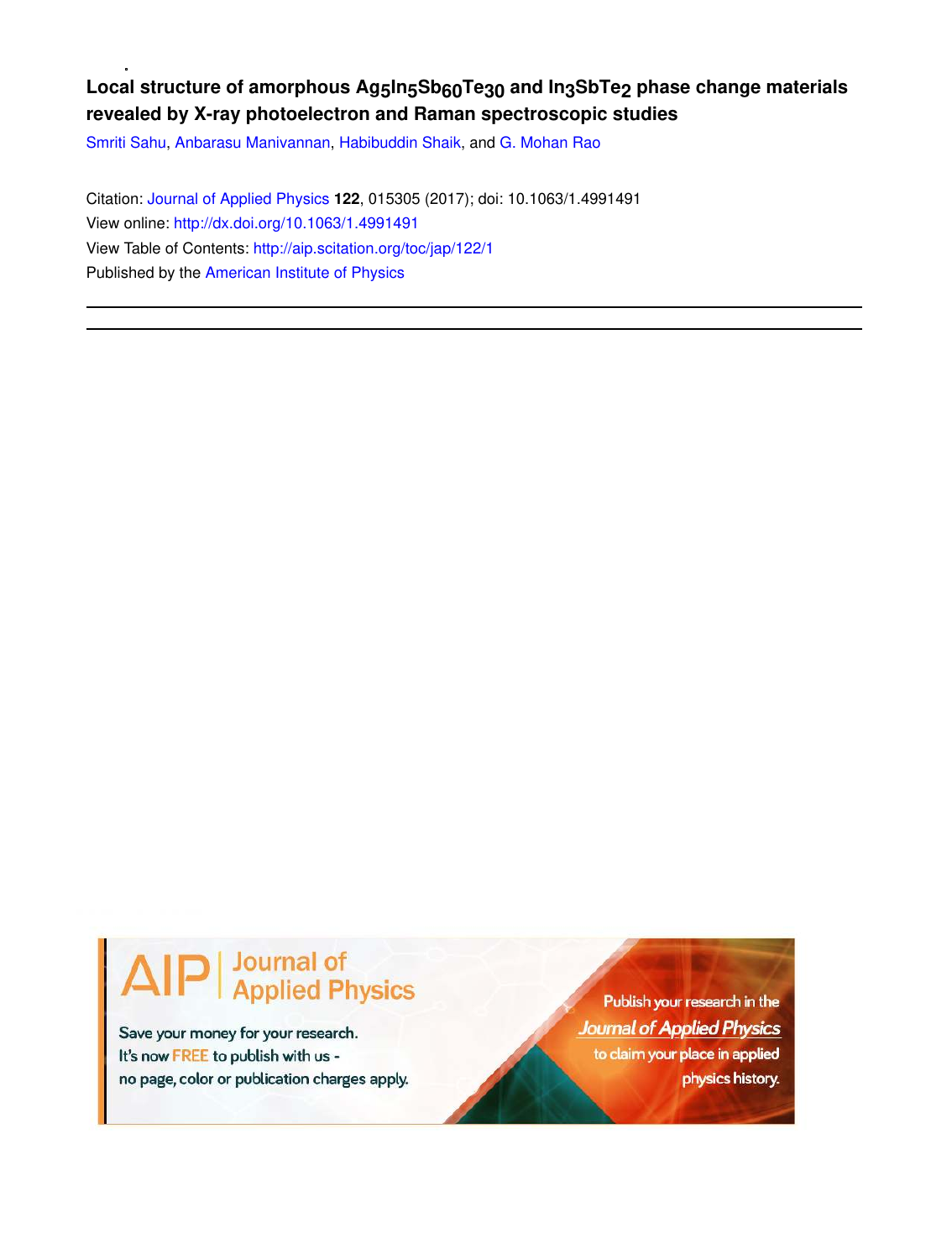

### Local structure of amorphous  $Ag_5In_5Sb_{60}Te_{30}$  and  $In_3SbTe_2$  phase change materials revealed by X-ray photoelectron and Raman spectroscopic studies

Smriti Sahu,<sup>1</sup> Anbarasu Manivannan,<sup>1,2,a)</sup> Habibuddin Shaik,<sup>3</sup> and G. Mohan Rao<sup>4</sup> <sup>1</sup>*Discipline of Electrical Engineering, Indian Institute of Technology Indore, Indore 453552, India* <sup>2</sup>*Metallurgical Engineering and Materials Science, Indian Institute of Technology Indore, Indore 453552, India* <sup>3</sup>*Center for Nanomaterials and MEMS, Nitte Meenakshi Institute of Technology, Yelahanka,*

*Bangalore 560064, India* <sup>4</sup>*Department of Instrumentation and Applied Physics, Indian Institute of Science, Bangalore 560012, India*

(Received 2 May 2017; accepted 20 June 2017; published online 6 July 2017)

Reversible switching between highly resistive (*binary "0"*) amorphous phase and low resistive (*binary "1"*) crystalline phase of chalcogenide-based Phase Change Materials is accredited for the development of next generation high-speed, non-volatile, data storage applications. The doped Sb-Te based materials have shown enhanced electrical/optical properties, compared to Ge-Sb-Te family for high-speed memory devices. We report here the local atomic structure of as-deposited amorphous  $Ag_5In_5Sb_{60}Te_{30}$  (AIST) and In<sub>3</sub>SbTe<sub>2</sub> (IST) phase change materials using X-ray photoelectron and Raman spectroscopic studies. Although AIST and IST materials show identical crystallization behavior, they differ distinctly in their crystallization temperatures. Our experimental results demonstrate that the local environment of In remains identical in the amorphous phase of both AIST and IST material, irrespective of its atomic fraction. In bonds with Sb  $(\sim$ 44%) and Te  $(\sim$ 56%), thereby forming the primary matrix in IST with a very few Sb-Te bonds.  $Sb<sub>2</sub>Te$  constructs the base matrix for AIST  $(\sim 63\%)$  along with few Sb-Sb bonds. Furthermore, an interesting assimilation of the role of small-scale dopants such as Ag and In in AIST, reveals rare bonds between themselves, while showing selective substitution in the vicinity of Sb and Te. This results in increased electronegativity difference, and consequently, the bond strength is recognized as the factor rendering stability in amorphous AIST. *Published by AIP Publishing.* [http://dx.doi.org/10.1063/1.4991491]

#### I. INTRODUCTION

Ever since the discovery of reversible switching, known to occur from a highly resistive state (amorphous) to conductive state (crystalline) in chalcogenide materials, rigorous investigations have been carried out for novel high-speed storage devices and re-configurable electronics. $1-6$  Analogous to electronic switching, the phase change was also accompanied by a sharp change in optical transmission and reflection.<sup>7,8</sup> Such large contrast in optical properties originating from light-induced transition, is exploited in various state-of-the-art memory products. $2.9-11$  Such progressive studies were already demonstrated on various attributes such as high speed, high density, non-volatile Phase Change Memory (PCM) optical disks, which include compact disk (CD), digital versatile disk (DVD), and Blu-ray disk (BD) by employing different families of phase change (PC) materials.<sup>12</sup>  $Ge_2Sb_2Te_5$  is one of the most reliable material used as an active layer in various optical storage discs. $13-15$  In addition, a promising compound in the second family of PC materials, known as Ag, In-doped  $Sb<sub>2</sub>Te$ (AIST), having an improved crystallization temperature  $(T_c)$ of  $\sim$ 165 °C, was widely used in re-writable DVDs and  $BDS<sub>0</sub><sup>2,16–18</sup>$  In the same quest of novel materials with enhanced properties, In<sub>3</sub>SbTe<sub>2</sub> (IST) was studied, which reveals similar crystallization behavior as compared to AIST, but possesses higher T<sub>c</sub> above 250 °C.<sup>6,19–21</sup>

Although AIST and IST materials share many properties in common such as rapid crystallization, metallic crystalline nature, single phase transition, etc., they possess very different average valence p-electron count  $(N_P)$  and also different  $T_c$ , which is responsible for better data retention.<sup>17</sup> Moreover, IST has shown exceptional capabilities for multi-bit PCM applications. $^{22}$  Hence, both the materials have distinctly been validated as some of the best PC materials. Therefore, owing to their technological importance, a better understanding of the local structure of amorphous phase is essential.

Hence, this study aims to elucidate structural insights of as-deposited thin amorphous AIST and IST films using X-Ray Photoelectron Spectroscopy (XPS) and Raman Spectroscopy. These results demonstrate that AIST is composed of a peculiarly large fraction of Sb<sub>2</sub>Te amidst the mutually independent small-scale dopants such as Ag and In bonds to each of the individual species. The IST is observed to be largely comprised of In-Sb and In-Te bonds with a very few Sb-Te bonds.

#### II. EXPERIMENTAL

DC magnetron sputtering system was employed to fabricate amorphous AIST, IST thin films using single stoichiometric  $\text{Ag}_5\text{In}_5\text{Sb}_{60}\text{Te}_{30}$  and  $\text{In}_3\text{Sb}\text{Te}_2$  targets. The films were deposited on  $SiO<sub>2</sub>$  substrates at room temperature under rotation of 10 rpm to achieve uniform film growth. During deposition, the chamber's ambiance was maintained at 20 sccm flow rate of Argon gas. The amorphous nature of as-deposited a)Electronic mail: anbarasu@iiti.ac.in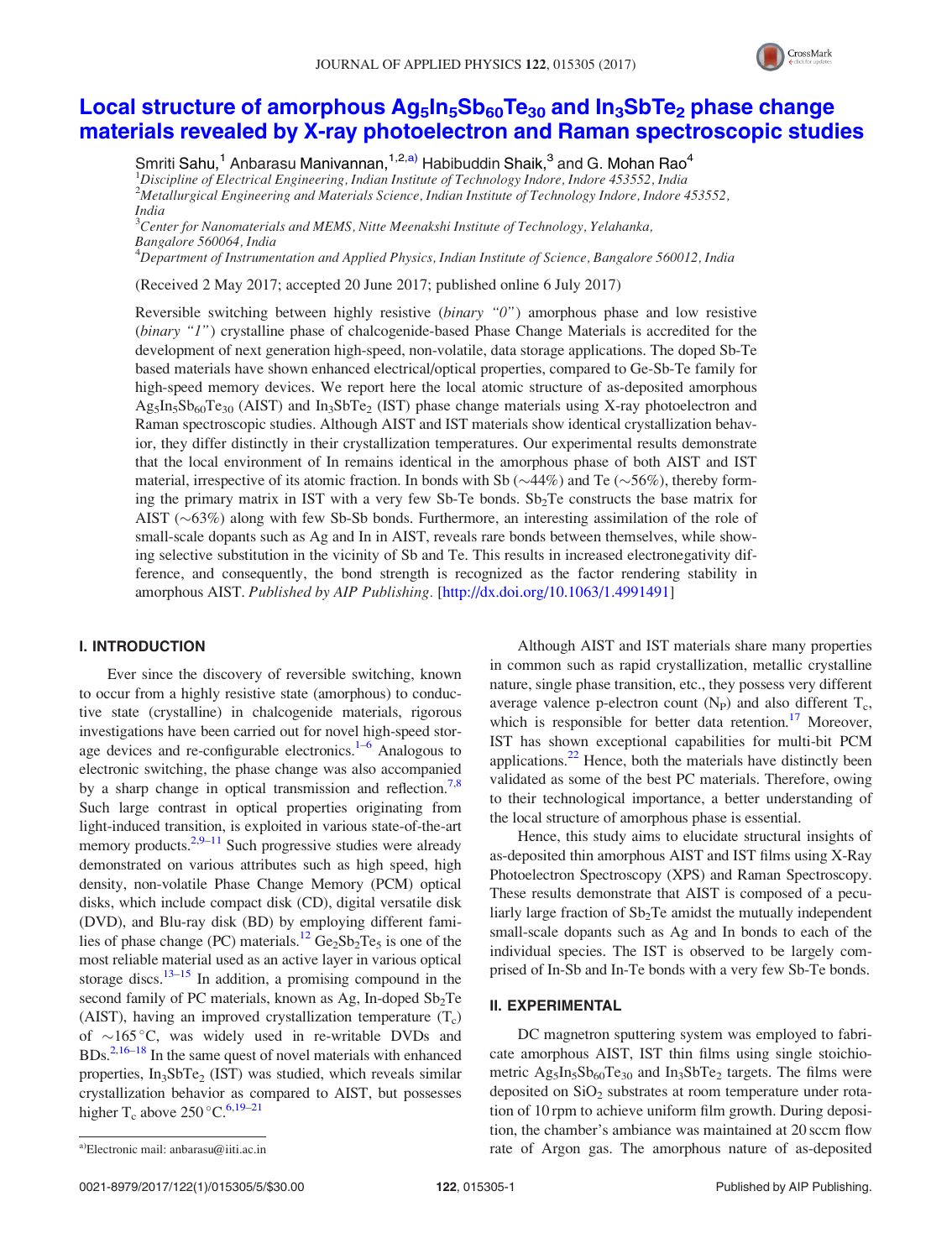samples was confirmed using X-Ray diffraction, and the film thicknesses were measured using Scanning Electron Microscope (SEM, *Quanta 200, FEI*).

SPECS GmbH X-ray photoelectron spectrometer (Phoibos 100 MCD Energy Analyzer) using Mg  $K_{\alpha}$  (1253.6 eV), working at 0.1 eV resolution, was employed for the XPS analysis of the as-deposited amorphous AIST and IST films. Prior to the actual recording of the spectra, the surface of all the samples was etched for few nm using an inbuilt sputter gun inside the chamber in order to remove thin oxide layer and other adsorbed contaminants. All the spectra are charge corrected using C 1s peak as the reference for individual scans that was recorded before and after each scan for the characteristic elements. The atomic compositions were found to be  $\text{Ag}_4\text{In}_7\text{Sb}_{63}\text{Te}_{26}$  and  $In<sub>45</sub>Sb<sub>19</sub>Te<sub>36</sub>$  within 5 at. % variations as measured by XPS spectral quantitative analysis. Deconvolution of the XPS spectra was performed as per requirement, using *XPS Peak 4.1* software. The fitting function Pseudo-Voigt (convolution of Gaussian and Lorentzian function) was used, and the background reduction was  $Shiftey + Linear$  for all the deconvolutions. For peaks with multiplet splitting (type "p," "d," and "f"), the full width half maximum (FWHM) of the two split parts (3/2 and 5/2) were kept equal, and the typical spin-orbital splitting was fixed prior to optimization of fitting.

In order to record the Raman spectra, LabRAM *HR* model of Horiba Jobin Yvon's High-Resolution Raman Microspectrometer was used. As-deposited amorphous films having a thickness of 100 nm were utilized. The excitation wavelength for all the measurements was 632.8 nm with a spot size of  $1 \mu m$  using  $100 \times$  objective and a spectral resolution of  $0.6 \text{ cm}^{-1}$  at room temperature in air. The power and integration time of laser excitation was carefully optimized in order to avoid laser induced heating and phase change in the amorphous material due to exposure. To comprehend the spectra effectively, they were deconvoluted by fitting Gaussian peaks as assigned Raman modes.

#### III. RESULTS AND DISCUSSION

As per the stoichiometry of the two specimen films, it is evident that In along with Ag in AIST acts only as smallscale dopants in the host matrix of  $Sb<sub>2</sub>Te$ . Although the crystalline structure of AIST was thoroughly studied, $17,18,22,23$ the amorphous phase was poorly understood. On the other hand, IST is a composition along the pseudobinary tie-line of InSb and  $InTe<sub>19</sub>$ <sup>19</sup> whose amorphous phase is proposed to be a mixture of InSb and InTe with very few Sb-Te bonds as proposed, based on *ab initio* molecular dynamics simulation and microscopic studies. $24-26$  However, till date, there are very few experimental studies primarily focusing on the local atomic structure of amorphous IST PC material. $27$  Such information would immensely be helpful towards understanding thermal stability, crystallization, mechanism and speed, detectable and usable *off*-state resistance that are subject to local structure and bonding in the amorphous phase. Conceding to this fact, we present here the chemical binding states of individual species with the neighboring environment in the as-deposited amorphous phase using XPS and Raman spectroscopy. All the XPS peaks are analyzed based on the comparison with the National Institute of Standards and Technology (NIST) XPS Database, Version 4.1.<sup>28</sup>

#### A. XPS and Raman spectra of AgInSbTe

Figures  $1(a)$ – $1(d)$  display the 3d core level XPS spectra of as-deposited AIST of all the four individual species namely Ag, In, Sb, and Te. Appropriate deconvolution was performed to segregate the contribution from oxide groups (if any) primary lattice components. As the affinity of Ag towards O is significantly high, it is more vulnerable to become oxidized, due to which, in Fig.  $1(a)$ , one could observe a large presence of silver oxide. Yet, Ag-Ag and Ag-Te bonds can be clearly identified from the 3d spectra. No photoelectron emissions emerge from Ag-Sb species, and hence, it is difficult to comment on their presence solely on the basis of the core level spectra. Further, In 3d detailed spectra is given in Fig. 1(b) that shows a clear dominance of In-Te and In-Sb bonds. Moreover, both InTe and  $In<sub>2</sub>Te<sub>3</sub>$  compositions are present in the amorphous sample, with the latter having slightly lesser intensity peak.

Ag and In acts as dopants in the primary  $Sb<sub>2</sub>Te$  matrix to form AIST. This quotes Sb as the most dominant species in AIST, and hence, core level peak at 528.05 eV in Fig. 1(c), observed without any measurable shift in binding energy, is assigned to the Sb-Sb bonds. Moreover, some of the reports<sup>29</sup> suggest that this peak is primarily originating from In-Sb bonds, which could be possibly taken into consideration due to the presence of InSb peaks in 3d spectra of In and also InSbO<sub>x</sub> in Sb. The Te 3d spectra in Fig.  $1(d)$  involve the contribution from In-Te bonds, forming InTe and  $In_2Te_3$ , in conformance with that seen in In 3d spectra. Also, Ag-Te peak could be noticed at the asymmetrically shaped side owing to atomic oscillations produced by a part of photon energy delivered during excitation. The information regarding Sb-Te bonds could not be extracted based on the study of 3d core level spectra, and also the presence of O 1s peak hinders the analysis of bonds in Sb 3d spectra. Thus, we deconvoluted and analyzed the Sb 4d spectra as shown in Fig. 2. The primary matrix of  $Sb<sub>2</sub>Te$  is strongly recognized with an overlap of In-Sb bonds and relatively fewer Sb-Sb bonds as well.

To quantify the fraction of different types of species present in the amorphous AIST sample, we calculated the ratio of the area under the curve from the fitted XPS peaks. The  $Sb<sub>2</sub>Te$ as seen in the Sb 4d spectra is found to be predominant in the matrix about  $\sim 63\%$ . A smaller ratio could also be assigned to Sb-Sb bonds (with more of covalent nature), which is in conformance with the density functional molecular dynamics simulations.<sup>17</sup> Most importantly, the small scale dopants, Ag and In were identified as the elements incorporating stability to the amorphous phase, but the precise role was not determined.<sup>17</sup> As seen from Fig.  $1(b)$ ,  $\sim$  55% of In atoms coordinate with Te while  $\sim$ 45% with Sb. Similarly,  $\sim$ 58% of Ag is deduced to be bonded with Te atoms, along with some Ag-Ag species. However, due to an extremely small difference in the electronegativity of Ag (1.93) and Sb (2.05), the shift in the binding energy of the XPS peak relating to Ag-Sb species remains undetectable. In addition, the absence of contributions from Ag-In bonds reinforce the arguments regarding their seldom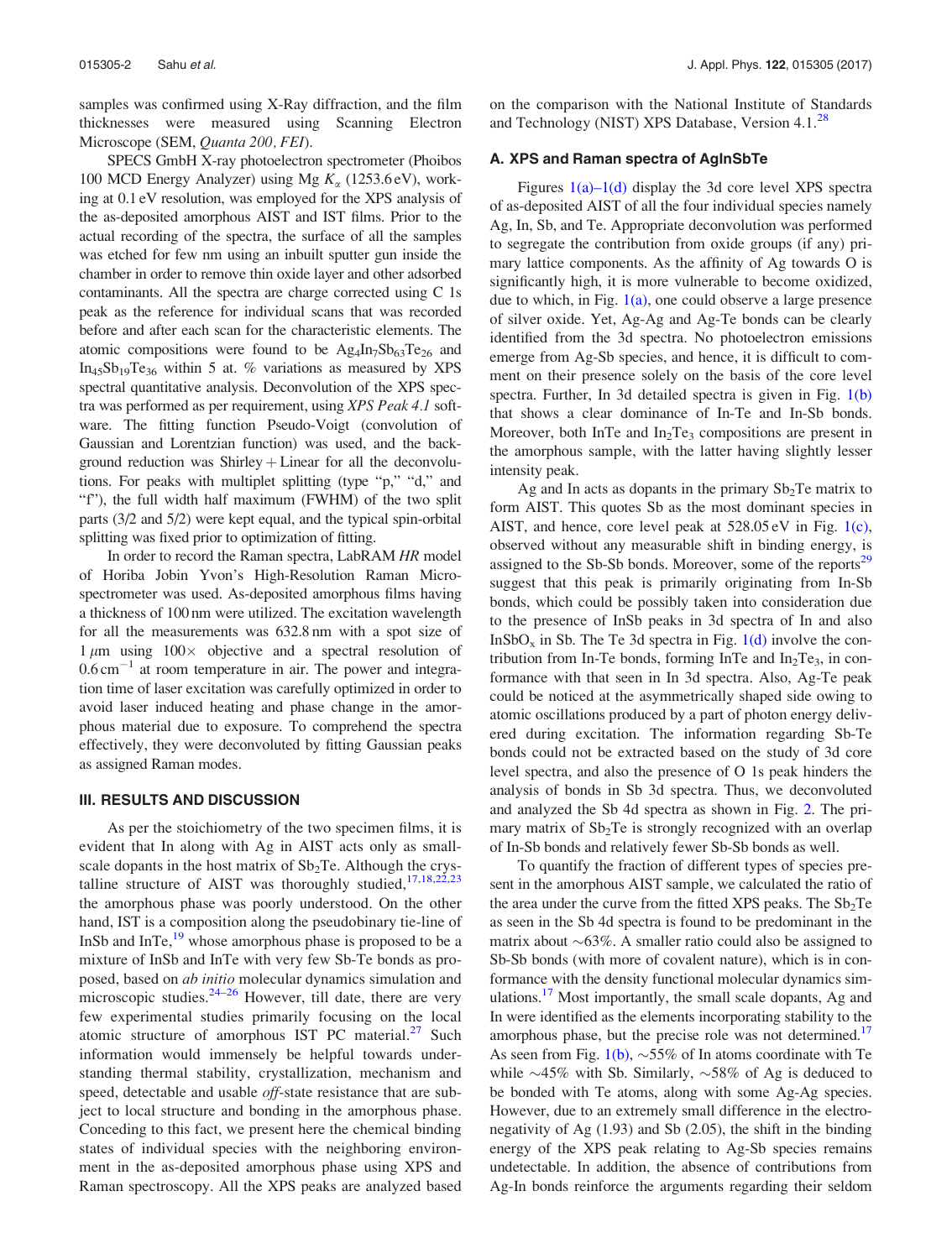

FIG. 1. XPS core level spectra of (a) Ag 3d, (b) In 3d, (c) Sb 3d, and (d) Te 3d, for as-deposited AIST.

bonding.<sup>17</sup> As a deduction of all XPS core level spectra, it is noteworthy to mention that in amorphous AIST, the principal matrix is composed of  $Sb<sub>2</sub>Te$  with significant numbers of Sb-Sb bonds. The dopant In exists as In-Sb and In-Te and the dopant Ag as Ag-Te. However, bonding of Ag with Sb could not be inferred from this measurement.



FIG. 2. XPS Sb 4d core level spectra for as-deposited AIST.

In order to validate these observations, we recorded Raman spectra on 100 nm as-deposited amorphous AIST thin film samples. The base-corrected and deconvoluted spectrum is shown in Fig. 3. The broad Raman feature, ranging from 70 to  $200 \text{ cm}^{-1}$ , is predominantly occupied by the peaks at  $\sim$ 92 and 141 cm<sup>-1</sup> attributed to Ag-In-Te, and at  $\sim$ 128 and  $\sim$ 155 cm<sup>-1</sup> representing vibrational modes of Ag- $Sb-Te<sup>30</sup>$  In addition, we can distinctly identify the vibrational modes at  $\sim$ 82 and 112 cm<sup>-1</sup> that are corresponding to  $Ag-Sb$ .<sup>30</sup> This verifies the presence of Ag-Sb bonds, which were not visible from the XPS spectra as shown in Figs. 1 and 2. The mode at  $\sim$ 190 cm<sup>-1</sup> confirms the presence of a small amount of InSb along with other substantial species in agreement with literature. $31$  The Raman measurement firmly supports the contemplated contributions from XPS spectra, providing additional information on the occurrence of Ag-Sb bonds. The higher electronegativity difference between Ag-Sb, Ag-Te, In-Sb, and In-Te, as compared to Sb-Te implies an increased bond strength, and hence renders a concrete support to the findings of enhanced amorphous stability subjected to dopants Ag and In.<sup>17</sup>



FIG. 3. Raman spectra for as-deposited AIST thin film.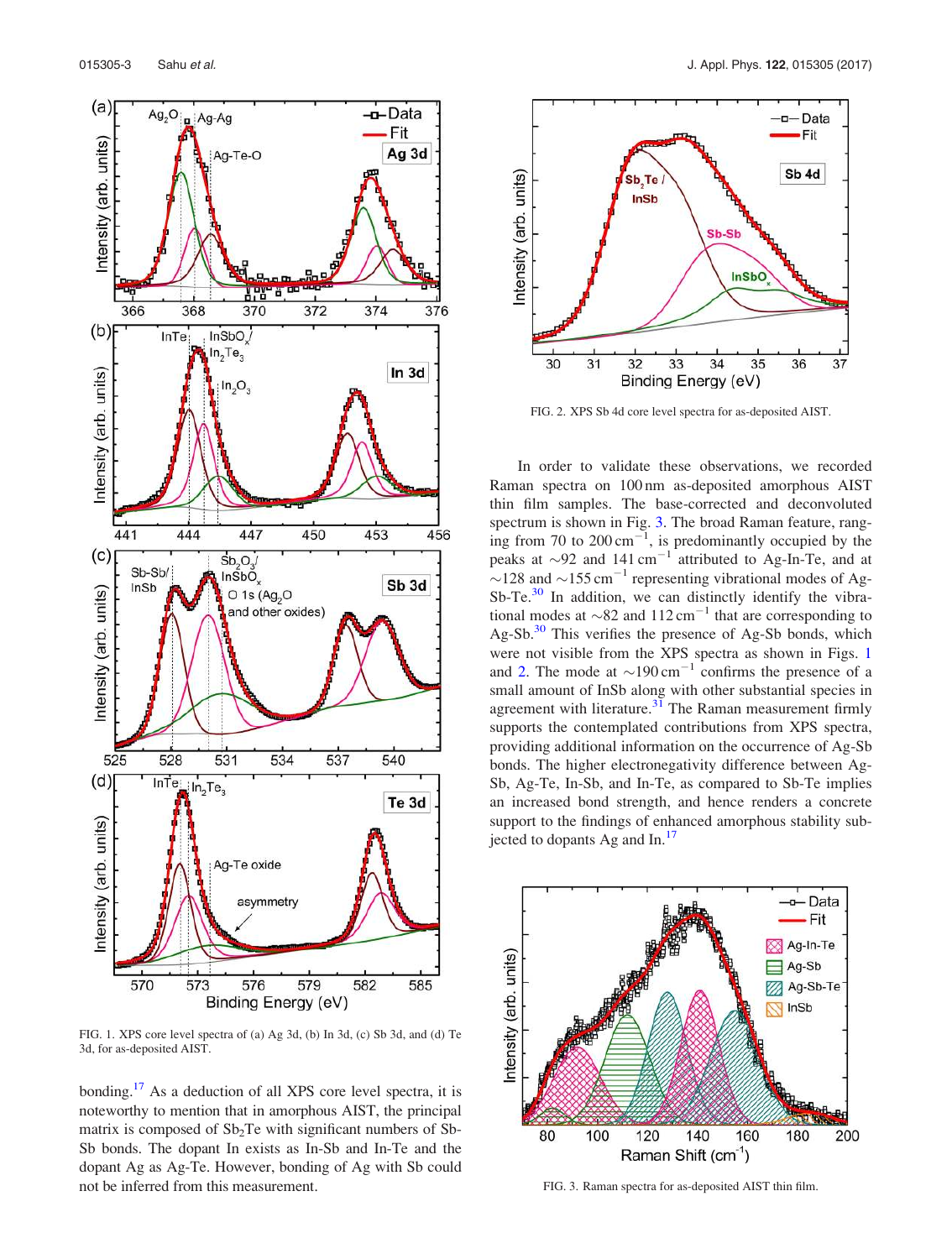#### B. XPS and Raman spectra of InSbTe

Strengthening the primitive presence of InSb and InTe by *ab initio* molecular dynamics simulation,<sup>24</sup> our experimental In 3d core level spectra presented in Fig. 4(a) unfold the bonding of dominant element  $(\sim45\%)$ , In with Sb and Te as InSb and InTe. It is noteworthy that a significant ratio of In-In bonds is also seen in the spectra that was also previously observed in the as-deposited samples of In doped  $SbTe<sup>27</sup>$  Despite the fact that IST is a pseudobinary compound on the tie-line between InSb and InTe, in the present case,  $In_2Te_3$  is seen to be dominating. A plausible explanation for this would be based on the comparison of enthalpy of formation. The enthalpy of formation of  $In_2Te_3$  is  $-(188.0 \pm 1.3)$  kJ mol<sup>-1</sup> and that for InTe is  $-(71.2 \pm 0.4)$ kJ mol<sup>-1</sup>.<sup>32</sup> Hence, the probability of formation of In<sub>2</sub>Te<sub>3</sub> is more than that of InTe. Since the amorphous films were made using sputtering from the single stoichiometric target,



FIG. 4. XPS core level spectra of (a) In 3d, (b) Sb 3d, and (c) Te 3d, for asdeposited IST. **FIG. 5. XPS Sb 4d core level spectra for as-deposited IST.** 

this atom-by-atom deposition favors the formation of  $In_2Te_3$ over InTe. The calculation of fractions of different species revealed  $\sim$ 56% In-Te and  $\sim$ 44% In-Sb bonds, with a probable small hidden percentage of In-In bonds, which is in agreement with the simulation study. $^{24}$ 

The Sb 3d spectrum in Fig.  $4(b)$  is fitted with photoemission peaks from InSb at  $\sim$  528.3 eV and its oxides at  $\sim$  530.1 eV. Unlike Sb 3d spectra of AIST, there is no trace of the peak corresponding to Sb-Sb bonds. Figure  $4(c)$  shows that Te 3d spectra are ubiquitously occupied by photoemission peaks from  $In_2Te_3 (\sim 63\%)$  and InTe  $(\sim 37\%)$  species, with a certainty of the presence of a small number of Te-Te bonds, as per the molecular dynamics study. $^{24}$  In addition, a comparison of normalized Te 3d spectra revealed an increase in line width by  $\sim 0.3$  eV for IST over AIST, while there was precisely no change in case of In 3d spectra. This increase in spectral line width may be an indication of the increase in the randomness in the neighboring environment of Te in IST.

Consolidating the information from all 3d spectra, the asdeposited IST is exclusively composed of In-Sb and In-Te bonds, while a minority fraction of Sb-Te bonds was reported by means of density functional molecular dynamic simulation.<sup>24</sup> These Sb-Te bonds are considered as "wrong bonds" and homopolar pairs. Therefore, in order to investigate the presence of Sb-Te bonds, we studied the Sb 4d spectra as shown in Fig. 5. The Sb 4d spectrum is also predominantly engaged with InSb species. But, a relatively smaller set of peaks could be seen originating from Sb-Te. This confirms the presence of a small number of Sb-Te bonds in addition to InSb and InTe. Furthermore, the Sb-Sb bonds could also be assigned to a smaller volume, which is in good agreement with the previous simulation reports.<sup>24</sup>

The validation of peak assignments for Figs. 4 and 5 was performed using Raman spectra, and the same is shown in Fig. 6. The assertive modes were found to be at 85.7, 125.9, and 139.1 cm<sup>-1</sup>, attributed to In-Te, <sup>33,34</sup> and a large contribution at  $\sim 105 \text{ cm}^{-1}$ , that corresponds to In-Sb-Te.<sup>35</sup> Proportionately, lower volume of broad Raman spectra ranging from 70 to  $200 \text{ cm}^{-1}$ , at the higher Raman shift side,